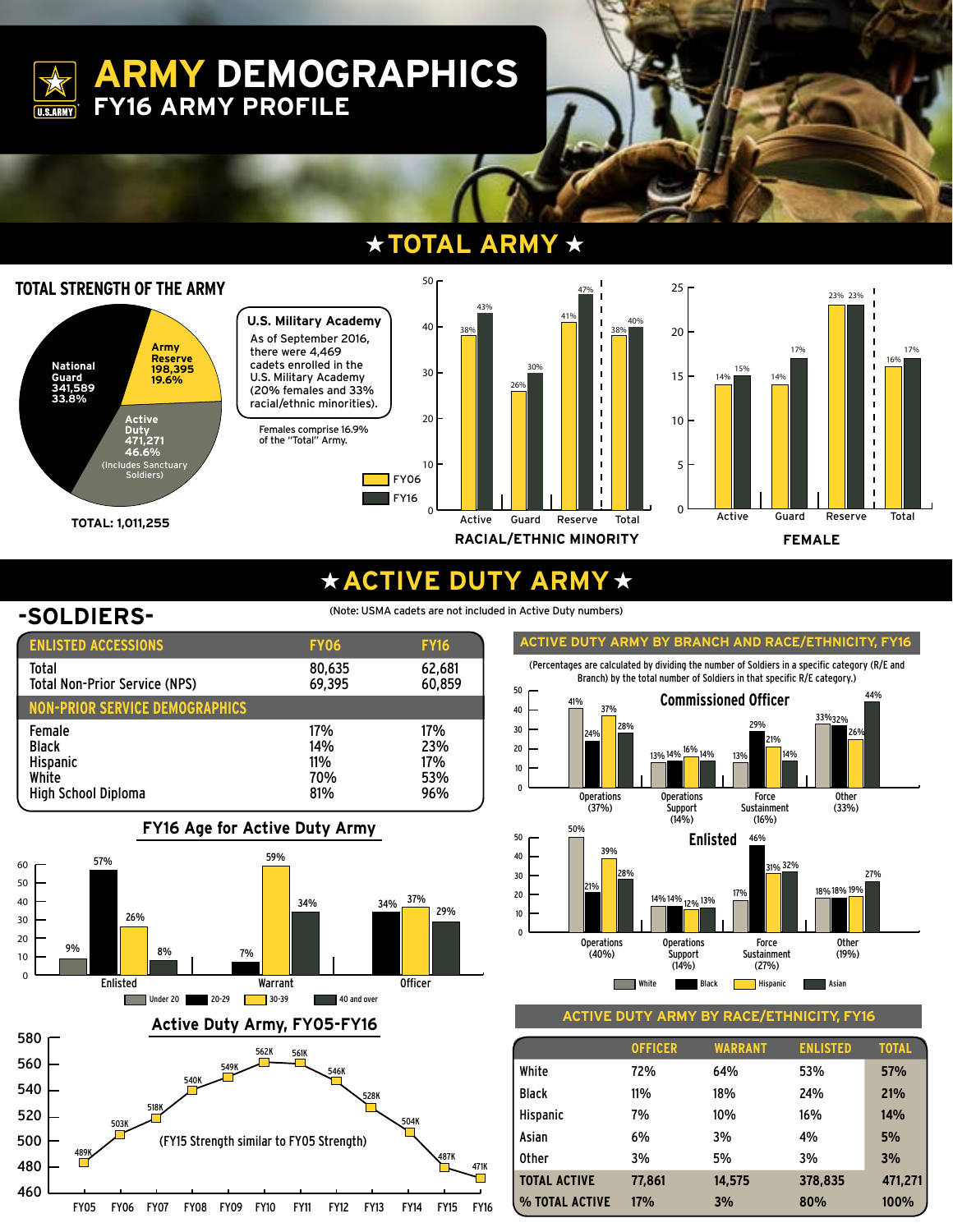# **ACTIVE DUTY FAMILY**

| <b>MARRIED BY GENDER</b> | <b>MALE</b> | <b>FEMALE</b> | <b>TOTAL</b> |
|--------------------------|-------------|---------------|--------------|
| <b>Officer</b>           | 71%         | 53%           | 67%          |
| Warrant                  | 87%         | 59%           | 85%          |
| <b>Enlisted</b>          | 55%         | 46%           | 54%          |
| <b>TOTAL MARRIED</b>     | 235,388     | 33,059        | 268,447      |
| % MARRIED                | 59%         | 48%           | 57%          |

| <b>FAMILY MEMBERS</b>   | <b>TOTAL</b> |
|-------------------------|--------------|
| <b>Spouses</b>          | 252,657      |
| Children                | 447,821      |
| <b>Other Dependents</b> | 4,399        |
| <b>TOTAL</b>            | 704,877      |

#### **Dual Military Marriages (% of all marriages)**

**5% of married male Soldiers compared to 37% married female Soldiers were in dual military marriages**



# **\* NATIONAL GUARD \***

# **-SOLDIERS-**

| <b>OFFICER</b> | <b>WARRANT</b> | <b>ENLISTED</b> | <b>TOTAL</b> |
|----------------|----------------|-----------------|--------------|
| 80%            | 86%            | 68%             | 70%          |
| 9%             | 6%             | 16%             | 15%          |
| 6%             | 5%             | 11%             | 10%          |
| 3%             | 2%             | 3%              | 3%           |
| 3%             | 2%             | 2%              | 2%           |
| 36,961         | 8,567          | 296.061         | 341,589      |
| $11\%$         | 3%             | 87%             | 100%         |
|                |                |                 |              |

## **-NATIONAL GUARD FAMILY-**

| <b>MARRIED</b>       | <b>MALE</b> | <b>FEMALE</b> | <b>TOTAL</b> |  |
|----------------------|-------------|---------------|--------------|--|
| <b>Officer</b>       | 64%         | 46%           | 61%          |  |
| Warrant              | 79%         | 53%           | 76%          |  |
| Enlisted             | 37%         | 23%           | 35%          |  |
| <b>TOTAL MARRIED</b> | 117,437     | 14,353        | 131,790      |  |
| % MARRIED            | 41%         | 25%           | 39%          |  |



# **★RESERVE★**

|              | <b>OFFICER</b> | <b>WARRANT</b> | <b>ENLISTED</b> | <b>TOTAL</b> |
|--------------|----------------|----------------|-----------------|--------------|
| White        | 65%            | 68%            | 50%             | 53%          |
| Black        | 17%            | 16%            | 24%             | 22%          |
| Hispanic     | 8%             | 10%            | 17%             | 16%          |
| Asian        | 6%             | 3%             | 6%              | 6%           |
| <b>Other</b> | 4%             | 3%             | 3%              | 3%           |

**TOTAL RESERVE 33,938 3,409 161,048 198,395 % TOTAL RESERVE 17% 2% 81% 100%**

## **-SOLDIERS- -RESERVE FAMILY-**

| <b>MARRIED BY GENDER</b> | <b>MALE</b> | <b>FEMALE</b> | <b>TOTAL</b> |
|--------------------------|-------------|---------------|--------------|
| <b>Officer</b>           | 68%         | 50%           | 63%          |
| Warrant                  | 78%         | 56%           | 74%          |
| Enlisted                 | 44%         | 32%           | 41%          |
| <b>TOTAL MARRIED</b>     | 73,740      | 16,286        | 90.026       |
| % MARRIED                | 48%         | 35%           | 45%          |